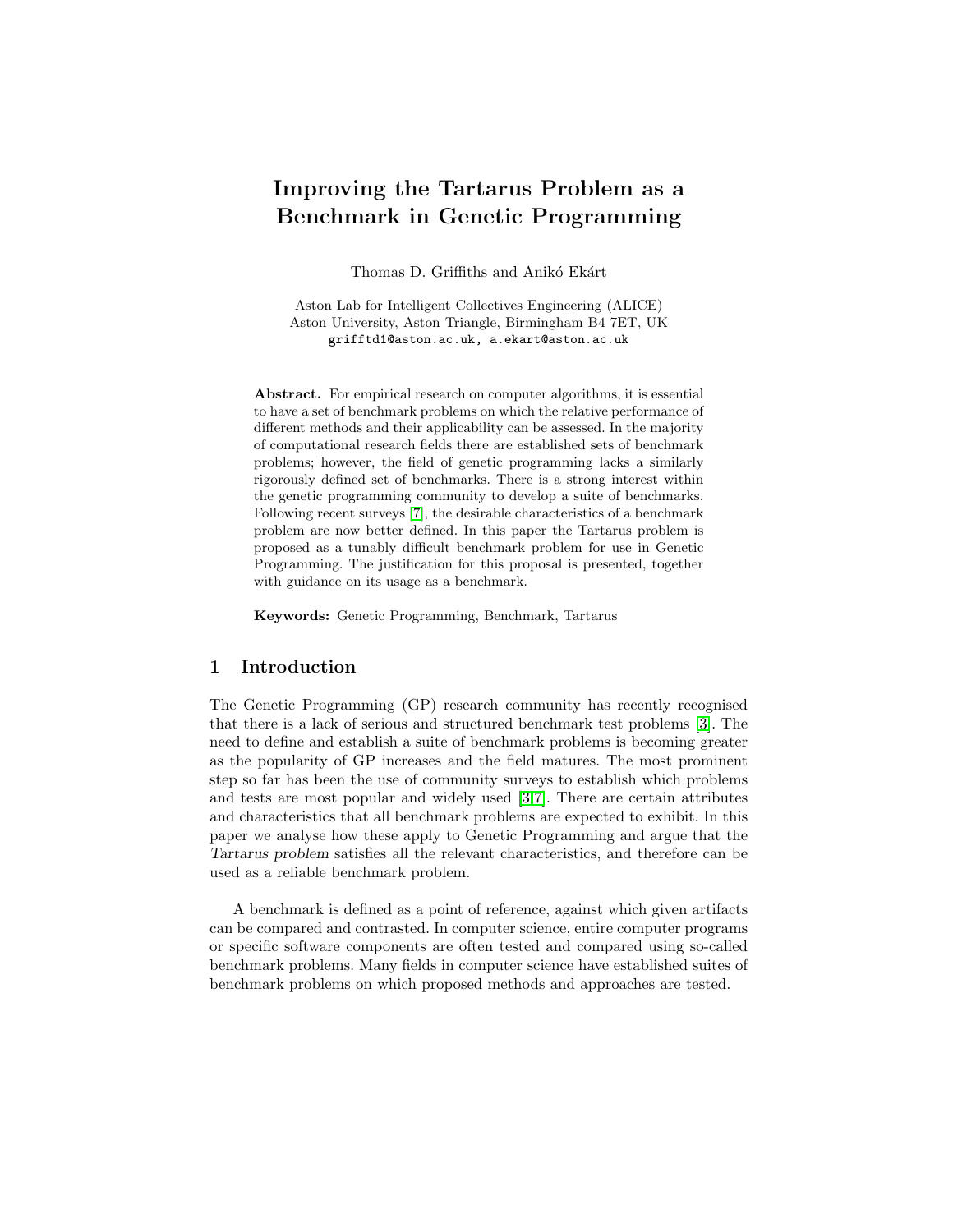As a research field matures, it is common for a suite of benchmark problems to emerge. This is important for the field as it provides a standardised way to compare and measure the relative performance of different solution methods and approaches. When a new algorithm is developed and tested, its performance must be compared to other state-of-the-art algorithms within the field. The only practical way to do this is using a suite of benchmark problems.

For example, in evolutionary algorithms, there is a benchmark repository [\[4\]](#page-15-2) to which newly created benchmarks are continuously added, via benchmarking competitions and special sessions at conferences. However, for GP specific problems this has not been the case, there is a lack of agreement within the GP community about which problems should be used. Often the problems on which new methods are demonstrated are outdated, with little applicability to real world situations, or they are so-called toy problems of trivial difficulty.

In this paper we propose that the Tartarus problem become adopted as a GP benchmark and we justify how it satisfies all required characteristics for a benchmark. The paper is organised as follows: Section [2](#page-1-0) details the desirable characteristics of a GP benchmark problem, Section [3](#page-3-0) outlines previous attempts at GP benchmarks and the issues with the usage of toy problems in GP. Section [4](#page-6-0) justifies the usage of the Tartarus problem as a benchmark for GP and Section [5](#page-14-0) draws conclusions.

### <span id="page-1-0"></span>2 Desirable GP Benchmark Characteristics

For many years there has been no agreement on what makes an effective benchmark in GP. More recently, surveys of the GP community by White et al. [\[7\]](#page-15-0) have outlined some of the important characteristics that must be present across a suite of benchmark problems. The intention was not to create an exhaustive list of every desirable feature of any benchmark suite, but a list of the key features that must be present in order for the set of benchmark problems to be useful and effective for GP. These desirable characteristics are discussed below.

Tunable Difficulty One of the most important characteristics of an effective benchmark problem is tunable difficulty. A problem is said to be tunably difficult if there are methods by which the difficulty of instances can be changed and altered relative to each other. This provides scope for the benchmark to be used across a wide range of GP methods, while maintaining comparability between the results. The creation of instances of increasing difficulty is essential in order to push the boundaries of current research [\[3\]](#page-15-1).

Precisely Defined A benchmark should be well-defined and documented, outlining the problem constraints and boundaries. It is common for a benchmark to be accompanied by a set of recommended resource constraints, such as an upper limit on the number of available evaluations or placing a time limitation on the program execution.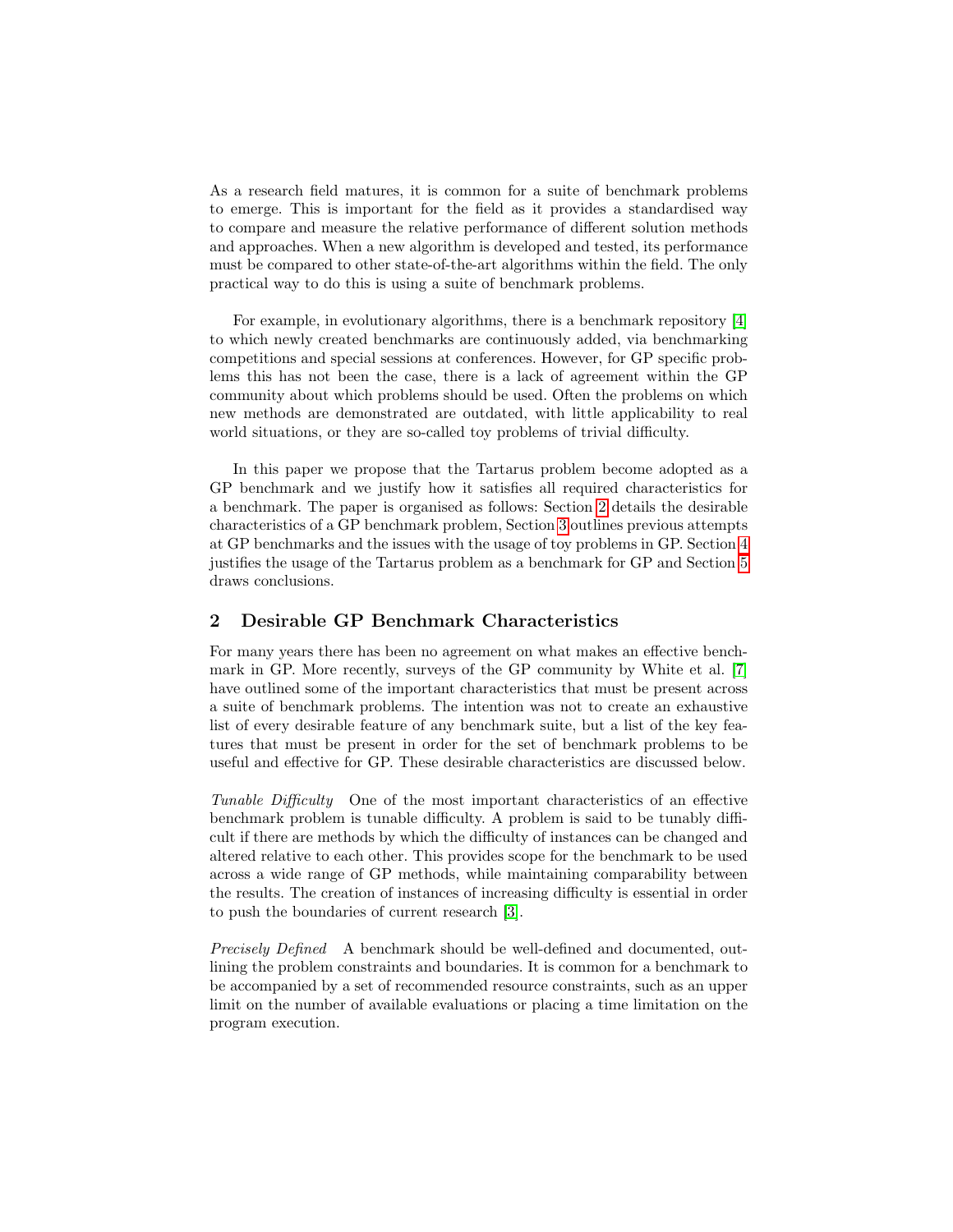Accommodating to Implementors In order for a benchmark problem to be accepted by the research community, it must be accommodating to the practitioners who implement it, and straight forward to use. The benchmark problem must be self-contained and all its elements must be open-source and accessible, to ensure universal access without the need for specific domain knowledge.

Representation Independent An effective benchmark should attempt, as far as it is reasonably practical, to be representation independent in terms of the programming language used and the programming style. As the field of GP expands and matures, we expect that the number of programming languages and representations being used will increase. Benchmarks should be flexible enough to allow adaptation between various languages and representations, while still being effective. Attempts should be made to ensure that the benchmark does not rely on any specific attributes from a language.

Easy to Interpret and Compare It is also important that the results generated by the benchmark are easy to interpret and can be compared without ambiguity. This clarity in understanding the results is vital, it allows for trends and relationships to be established between different sets of results, and reliable conclusions to be drawn on the data.

Relevant A benchmark problem should contain elements which are directly relevant to the wider field in which it operates. Ideally for GP this would be the wider machine learning and optimisation communities. A well structured benchmark should not be vulnerable to paradigm shifts in the underlying application domain, rendering it irrelevant.

Fast Due to the fact that GP individuals are programs which must be executed, often many times per individual, fitness evaluations can be slow. Therefore a GP benchmark should be fast enough to allow the large number of runs required to create meaningful comparisons between approaches, to be carried out in a reasonable time frame.

In order for a problem to be considered an effective benchmark candidate it must satisfy the majority of the aforementioned characteristics, combining them together to make an effective benchmark. However, many of the problems currently being used as de-facto benchmarks in GP only satisfy a small number of these characteristics. It is important to define a suite of benchmark problems, which collectively satisfy the entire range of desirable characteristics. The main benefit of having a suite of benchmark problems instead of using just a single problem is that it allows for different types of problems from various areas to be tested and the approaches compared. The range of problem domains also allows for the portability and scalability of a solution approach to be tested across the field of research.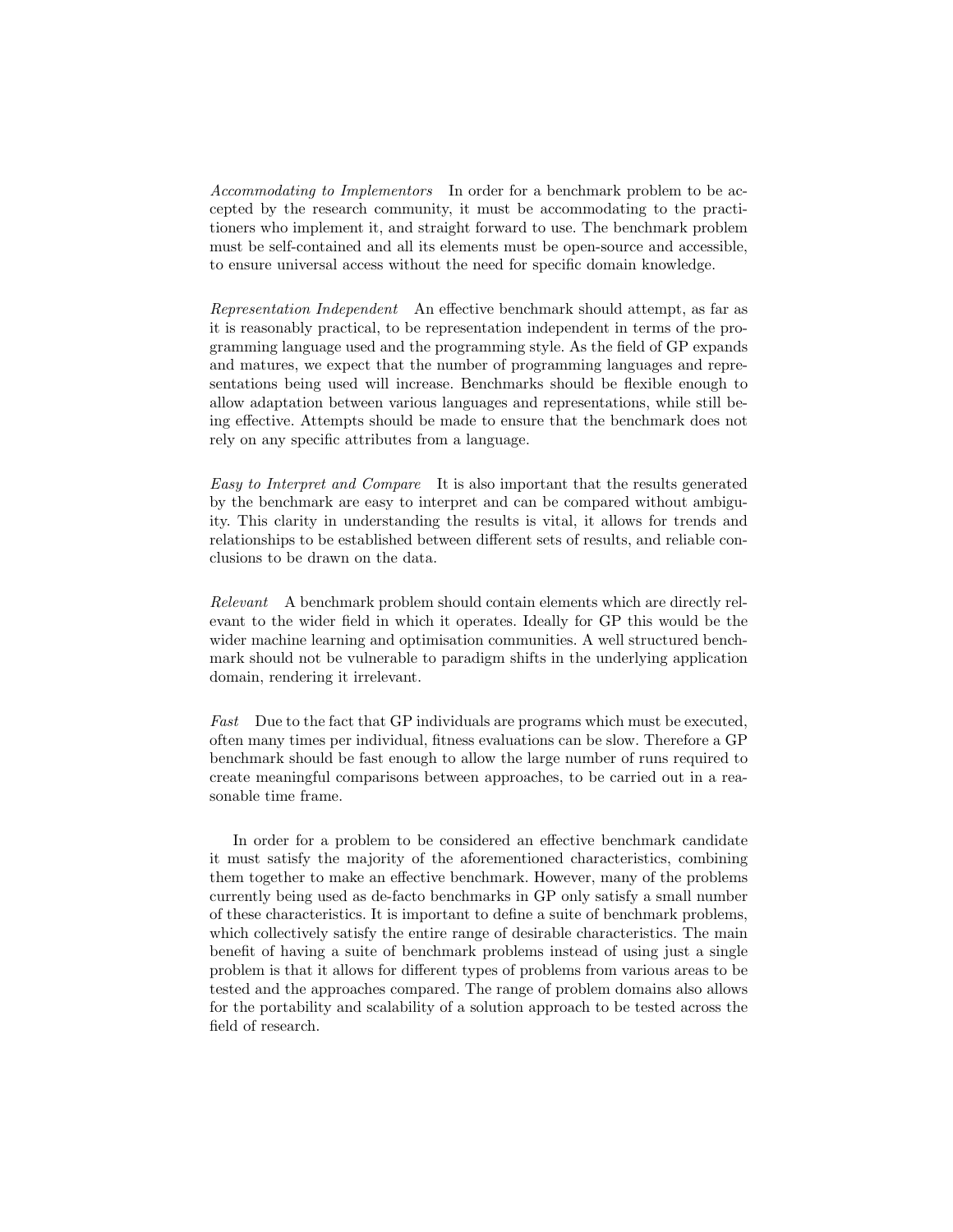### <span id="page-3-0"></span>3 GP Benchmarks

In order to demonstrate how GP worked, in 1992 Koza defined a set of test problems, including the k-even parity, symbolic regression, artificial ant and lawnmower problems [\[2\]](#page-15-3). Over the following 20 years these problems became widely used within the GP community, emerging as the de-facto problems for GP experimental research. More recently, however, the GP community has started to expand and has attempted to use a more varied set of test problems. As a consequence, there is a growing desire within the GP community to establish a suite of well-defined benchmark problems for universal use [\[7\]](#page-15-0).

One of the main issues with Koza's problems, as outlined by Vanneschi [\[6\]](#page-15-4), is the fact that many of them lack rigorous evaluation methods, and more importantly, the majority of the problems have their own level of fixed structural complexity built into the problem. It is often hard to create several instances of these problems with a predictably varied level of complexity and difficulty. The inability to create a range of difficulties across instances by altering the parameters of the problem is a major drawback for many of Koza's problems. Many of these problems are referred to as 'toy problems' as they are usually simple in nature and are trivially easy to solve using modern GP methods (as well as manually, by a human).

It has been said that 'GP has a toy problem problem' and as a field of research it is often too reliant on these simple, trivially easy problems. It has been argued that the use of toy problems as de-facto benchmarks does little to advance the field, and may in fact be responsible for holding it back in some regards [\[3\]](#page-15-1). As mentioned previously, one of the main drawbacks of using toy problems as defacto benchmarks is that many of the instances may be disproportionate to each other in terms of difficulty. This can lead to poor coverage of the problem space in which they operate, limiting their effectiveness as a benchmark [\[1\]](#page-15-5). Therefore, the results obtained from toy problems may be misleading and create the illusion of success, when the relative performance of an approach may actually be measurably worse. In order to have practical significance it is often important for a benchmark to be able to simulate some aspects of real world problems. However, this is one area in which toy problems are rather weak: they are often unreliable at predicting the success of a methodology or solution in real world situations [\[8\]](#page-15-6).

#### 3.1 The Lawnmower Problem

One of Koza's test problems which has been widely used is the Lawnmower problem [\[10\]](#page-15-7). In this simple problem a  $n \times m$  toroidal grid representing a lawn of grass and a controllable agent representing a lawnmower are given. The essence of the problem is to find a program to control the movement of the lawnmower so that it traverses the entire lawn. The lawnmower has a state consisting of its current location in the  $n \times m$  grid and its current orientation (North, East, South or West). Figure [1](#page-4-0) shows examples of the Lawnmower problem of size  $10 \times 10$ .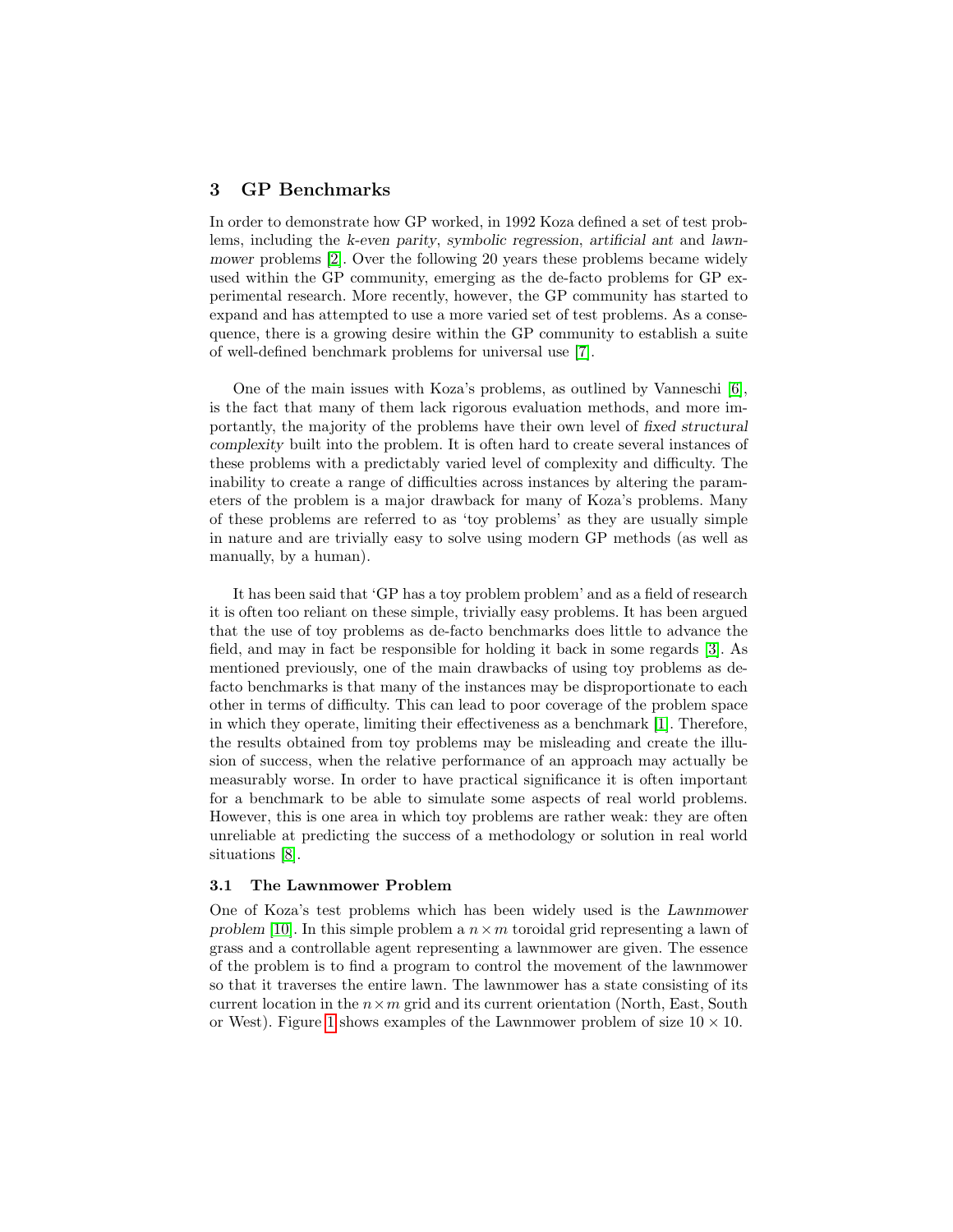<span id="page-4-0"></span>

Fig. 1: The Lawnmower Problem

The shaded area shows the traversed lawn, while the line within indicates the actual trajectory taken. The lawnmower has no sensors with which to collect information from its surroundings. This lack of sensory information has little impact on the agent, as there are no obstacles in the environment and the toroidal nature of the grid effectively removes any boundaries which the agent might otherwise have encountered. There are four operations which are used to change the state of the lawnmower: turn left, turn right, move forward one square and move forward k squares.

The Lawnmower problem has been used to test and prove the effectiveness of different GP methods and representations. Current GP methods are very effective and can solve the problem easily. For this problem the only way in which the difficulty can be changed is by altering the size of the instance. Given that there are no constraints to satisfy, an increase in the size of the problem results in a proportional increase in the time taken to solve the problem. Often solutions to the Lawnmower problem can simply be scaled up along with the instance size with no increase in complexity.

The solutions that are most successful at solving the Lawnmower problem tend to be systematic in their approach, an example of which is shown in Figure 1(b). They repeatedly execute a relatively small set of instructions until the problem's termination criteria are met, an example GP solution that leads to the simple systematic approach used in Figure 1(b) is shown in Figure [2.](#page-5-0) There are two reasons why systematic controllers are successful at solving the Lawnmower problem. Firstly due to the fact that the grid is toroidal in nature, a solution can move freely in any direction without being impeded. This allows for a randomly generated solution, which would otherwise have become stuck against a wall or corner, to exploit the toroidal nature of the grid and generate adequate solutions. Secondly, there is little external information available to the lawnmower, and no information relating to the state of its surrounding environment, and in fact no need for such information.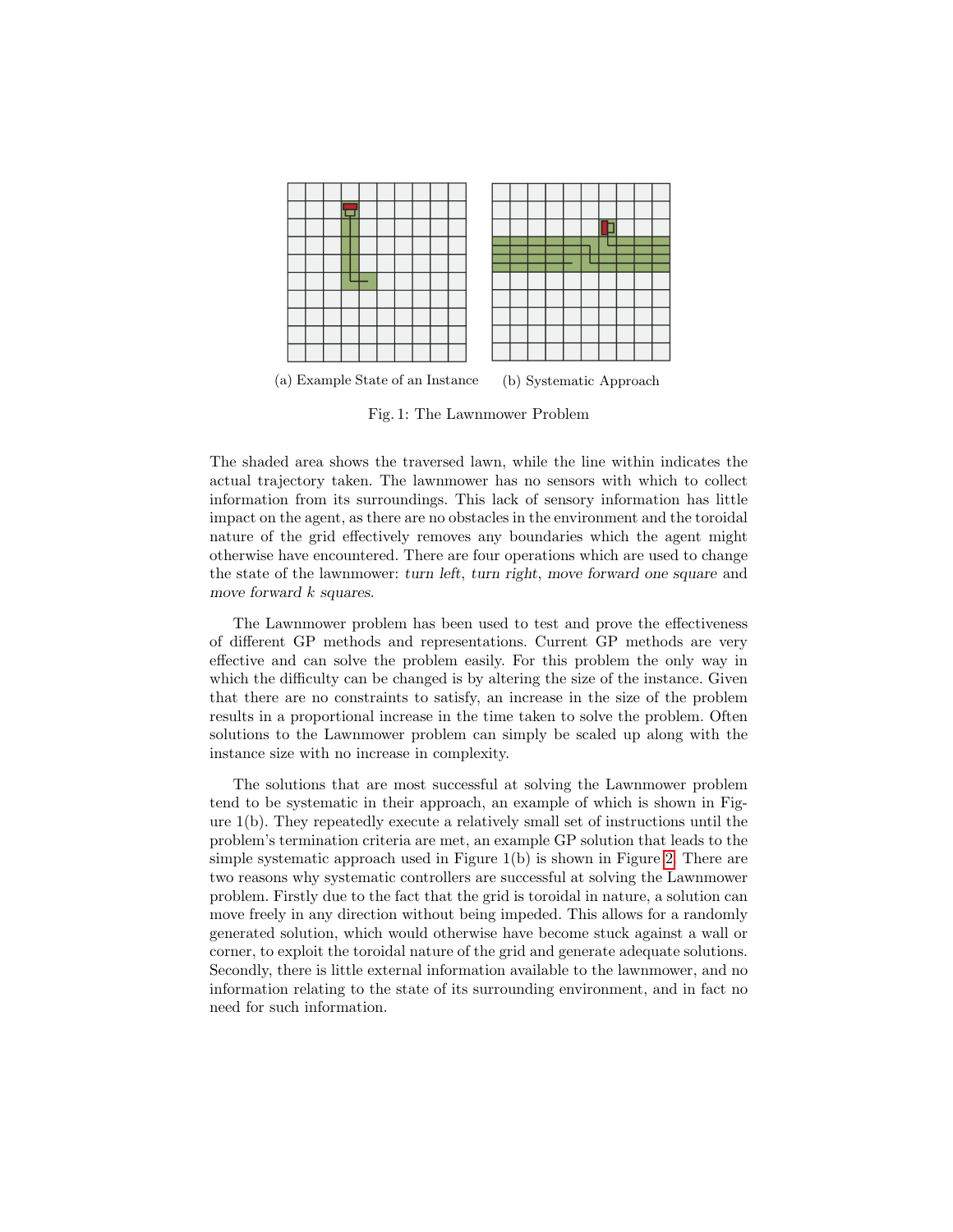<span id="page-5-0"></span>

Fig. 2: Simple systematic solution to the Lawnmower problem

The Lawnmower problem can be seen as part of a wider family of grid-based problems, including the Maze problem and the Tartarus problem. There are many parallels that can be drawn across these, they all operate in a grid environment and involve an agent following some path, but according to different objectives:

- $-$  Lawnmower Problem The objective of the agent is to cover as much of the lawn as possible.
- $-$  Maze Problem The objective of the agent is to find a trajectory from one position to another, given obstacles (walls).
- $-$  Artificial Ant Problem The objective of the agent is to locate all food pellets on a trajectory, possibly with gaps.
- Tartarus Problem The objective of the agent is to explore the environment in order to find the blocks. The agent must then move the found blocks to prescribed areas of the grid.

The Lawnmower problem in its default setting is clearly the simplest of the three problems. It is possible however to alter the problem definition slightly and add obstacles, increasing the complexity of the problem instance. Another method of increasing the complexity of the Lawnmower problem is to use a nontoroidal grid. Removing the toroidal nature of the grid will force the agent to take the edges of the grid into consideration when creating solutions. This new constrained Lawnmower problem becomes a special case of the Maze problem where there are multiple potential start and finish locations. The Maze problem can be seen as a generalisation of a constrained Lawnmower problem. On the other hand, the Tartarus problem involves locating blocks and moving them to the sides of the grid, which is similar to finding routes in the maze, while picking up blocks on the way. The added complexity comes from the fact that the locations of the blocks are not known to the agent. The problems do differ however in terms of their applicability to real world situations.

In unconstrained problems such as the lawnmower, with limited available external information, it is hard to create a strategic controller that is able to strategically plan ahead the actions of the agent. Therefore, systematic controllers become dominant in terms of performance. However as the problems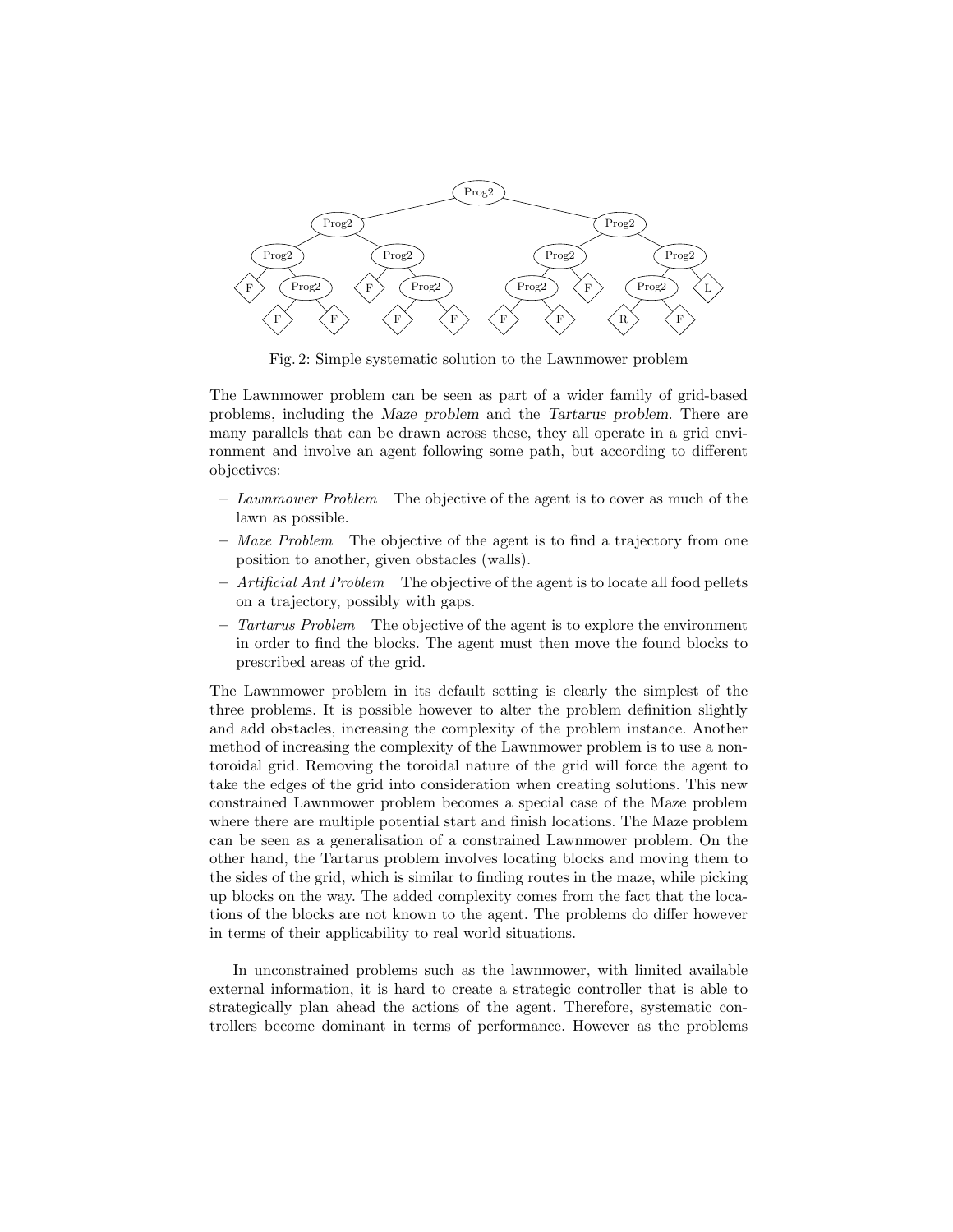<span id="page-6-1"></span>

Fig. 3: Systematic and strategic controllers for grid-based problems

become more constrained (i.e. via the addition of obstacles) strategic controllers become more appropriate, utilising the higher level of external information available to them to create successful and effective solutions, as shown in Figure [3.](#page-6-1)

## <span id="page-6-0"></span>4 The Tartarus Problem

The Tartarus problem, originally introduced by Teller [\[5\]](#page-15-8) is a grid-based optimisation problem. In the Tartarus problem a  $n \times n$  non-toroidal grid representing an enclosed environment, a number of movable blocks and a controllable agent representing a bulldozer are given. The aim of the problem is to locate and move the blocks to the edge of the environment. Unlike in the Lawnmower problem, the agent in the Tartarus problem has no initial knowledge of its location in the grid or its orientation. The agent does however, have eight sensors, which are able to sense the environment in the surrounding eight gridsquares. There are three operations which can be used to change the state of the dozer: turn left, turn right and move forwards one square.

The canonical Tartarus instance, an example initial state of which is shown in Figure 4(a), consists of a  $6 \times 6$  grid, six blocks and one dozer. The blocks and the dozer must be placed in a valid start position in the central  $4 \times 4$  gridsquares, shown by the shaded area in Figure 4(b). During execution of a  $6 \times 6$  instance, the agent is allowed a total of 80 moves to attempt to create a viable solution,



Fig. 4: Example Tartarus states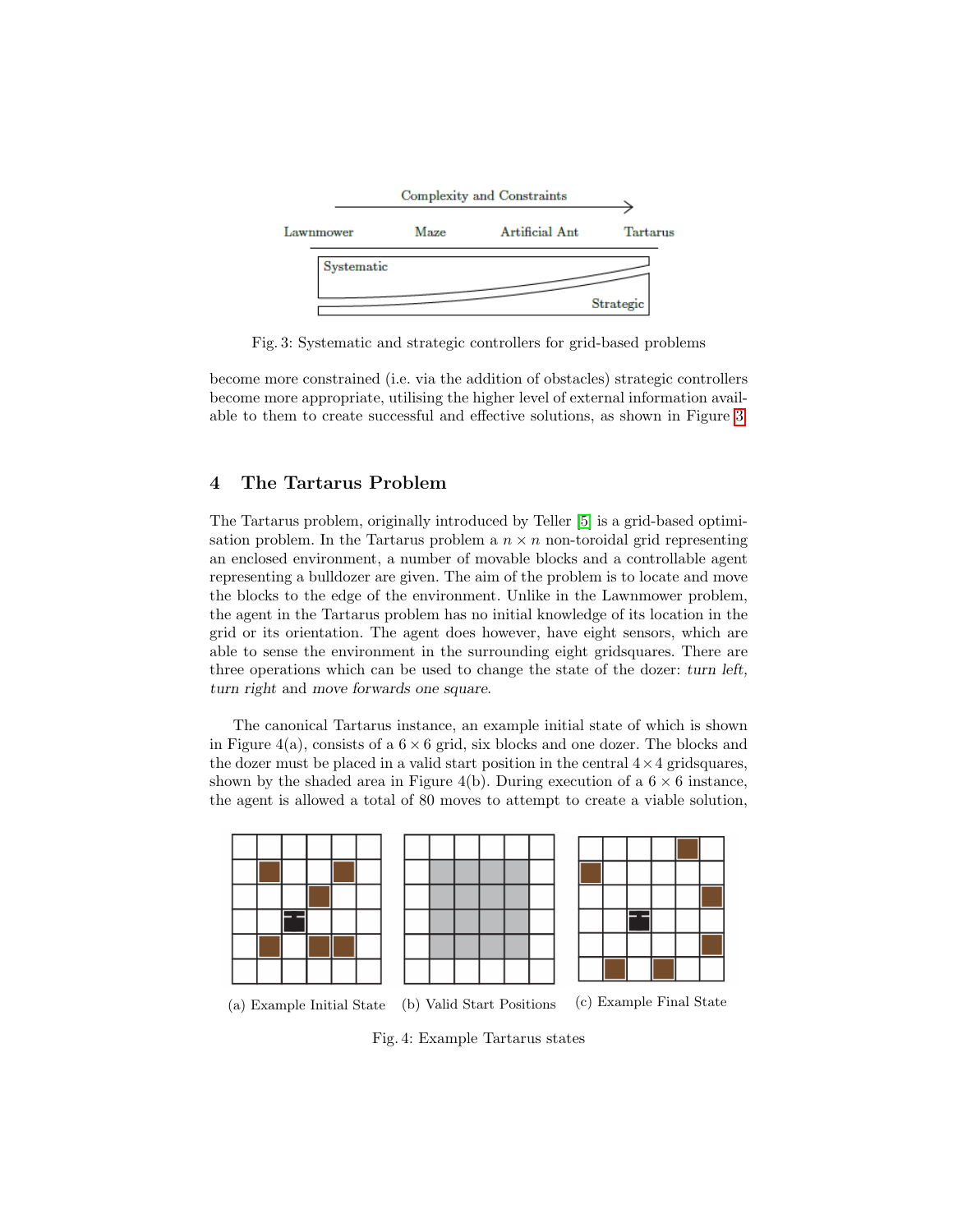with each of the three operations counting as an individual move. The final state of a successfuly completed Tartarus instance, where all of the blocks have been pushed to the edges of the grid, is shown in Figure 4(c).

#### 4.1 Satisfying the Desirable Benchmark Characteristics

With the modified state evaluation proposed in Section [4.3,](#page-9-0) the Tartarus problem satisfies all of the characteristics outlined in Section [2:](#page-1-0)

Tunable Difficulty The difficulty of the Tartarus problem can be altered by changing the parameters of the problem (grid size, number of blocks) and the restrictions placed upon the agent (number of allowed moves). This leads to a predictable shift in the complexity and difficulty of the generated instance. A detailed explanation of this process and guidelines on the tuning of the difficulty in the Tartarus problem is outlined in Section [4.6.](#page-13-0)

Precisely Defined The Tartarus problem is a constrained problem with well defined boundaries for both the problem instance and the agent. The original problem definition outlined a maximum number of allowed moves, in this paper we suggest minimum and maximum constraints for allowed number of moves, number of blocks and the size of the instance, providing a comprehensive list of the operating constraints for the Tartarus problem.

Accommodating to Implementors Due to the fact that the Tartarus problem is a grid based problem it is simple to implement and use. There are no specialist skills or software tools that are required to create and use an implementation of the Tartarus problem.

Representation Independent As the implentation of the Tartarus problem is simple, it does not require any specific languages or software tools. The problem is representation independent and it should be possible to implement in any modern programming language and paradigm.

Easy to Interpret and Compare In order to increase the ease with which Tartarus problem instances and solutions could be interpreted and compared we suggest an improved method of state evaluation in Section [4.3.](#page-9-0) The improved method of state evaluation allows for a more fine-grained evaluation of instances, allowing for a more accurate comparison to be made.

Relevant The Tartarus problem has scope for real applications outside of GP. For example, the recently announced Emergency Robots competition<sup>[1](#page-7-0)</sup> (building upon the success of EuRathlon[2](#page-7-1) ), inspired by the 2011 Fukushima accident focuses on realistic emergency response scenarios. In these scenarios missing workers have to be found, critical hazards have to be identified in limited time.

<span id="page-7-0"></span><sup>1</sup> http://eu-robotics.net/robotics league

<span id="page-7-1"></span> $2 \text{ http://www.eurathlon.eu An outdoor robotics challenge for land, sea and air}$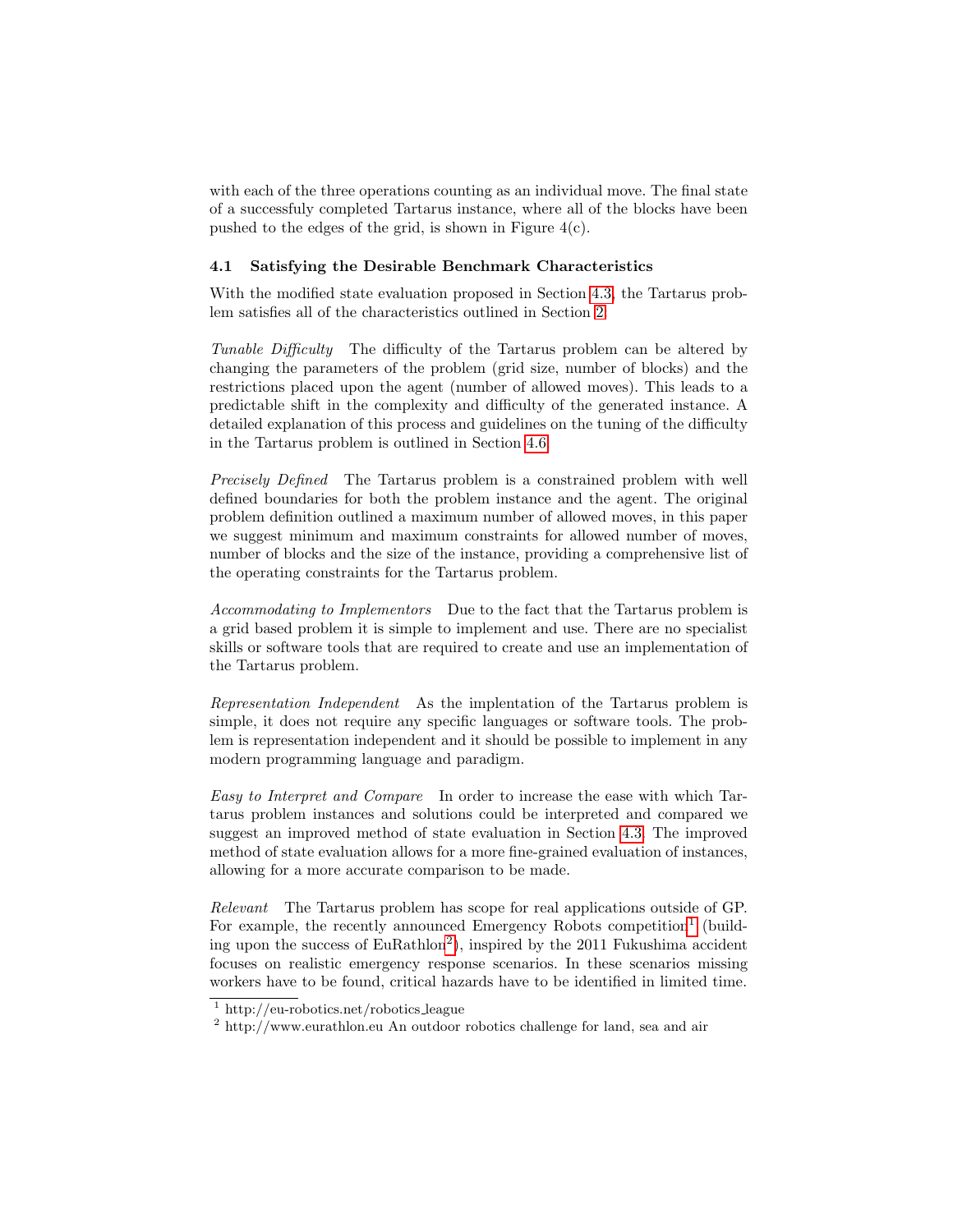Fast Given the improved method of state evaluation for the Tartarus problem outlined in this paper, together with the simple nature of the implementation, tests can be carried out and meaningful comparisons can be made in a reasonable time frame. The fitness evaluation is fast, allowing for multiple executions per individual to be carried out.

#### 4.2 Current State Evaluation

For the Tartarus problem a solution consists of a series of instructions, which control the actions of the agent in the environment. In order to test the efficacy of a solution, there needs to be a way to measure its outcome on an instance environment. This is usually done by evaluating the end position (state) after executing the complete series of instructions. In fact, the same evaluation method can be used to evaluate any state, for different purposes:

- evaluate the initial state, in order to evaluate the problem instance
- evaluate an intermediate state, after a set period of time or number of moves, in order to measure progress
- evaluate the end state in order to evaluate solution quality.

The current method of state evaluation only rewards the number of blocks, which are located at the edges of the grid. This rather binary success or fail approach works well for many benchmark problems where the absolute score achieved by a candidate solution is the only desired success measure. However, for GP, rewarding part-way solutions is essential during evolution, so that better solutions can evolve. For example, the cluster of Figure 5(a) is very different from the dispersed blocks of Figure 5(b). Both these states would have the same evaluation score of zero. The dispersed blocks example in Figure 5(b) is visibly closer to an optimal end state when compared to the cluster example in Figure 5(a) as the blocks are closer to the edges of the grid. Specifically, from the state in Figure  $5(a)$  32 moves would be required to move all blocks to an edge position, while to do the same from the state in Figure 5(b) 27 moves would be needed. Therefore a solution that arrived at the latter position had made more progress than one that arrived at the earlier position.



Fig. 5: Example Tartarus states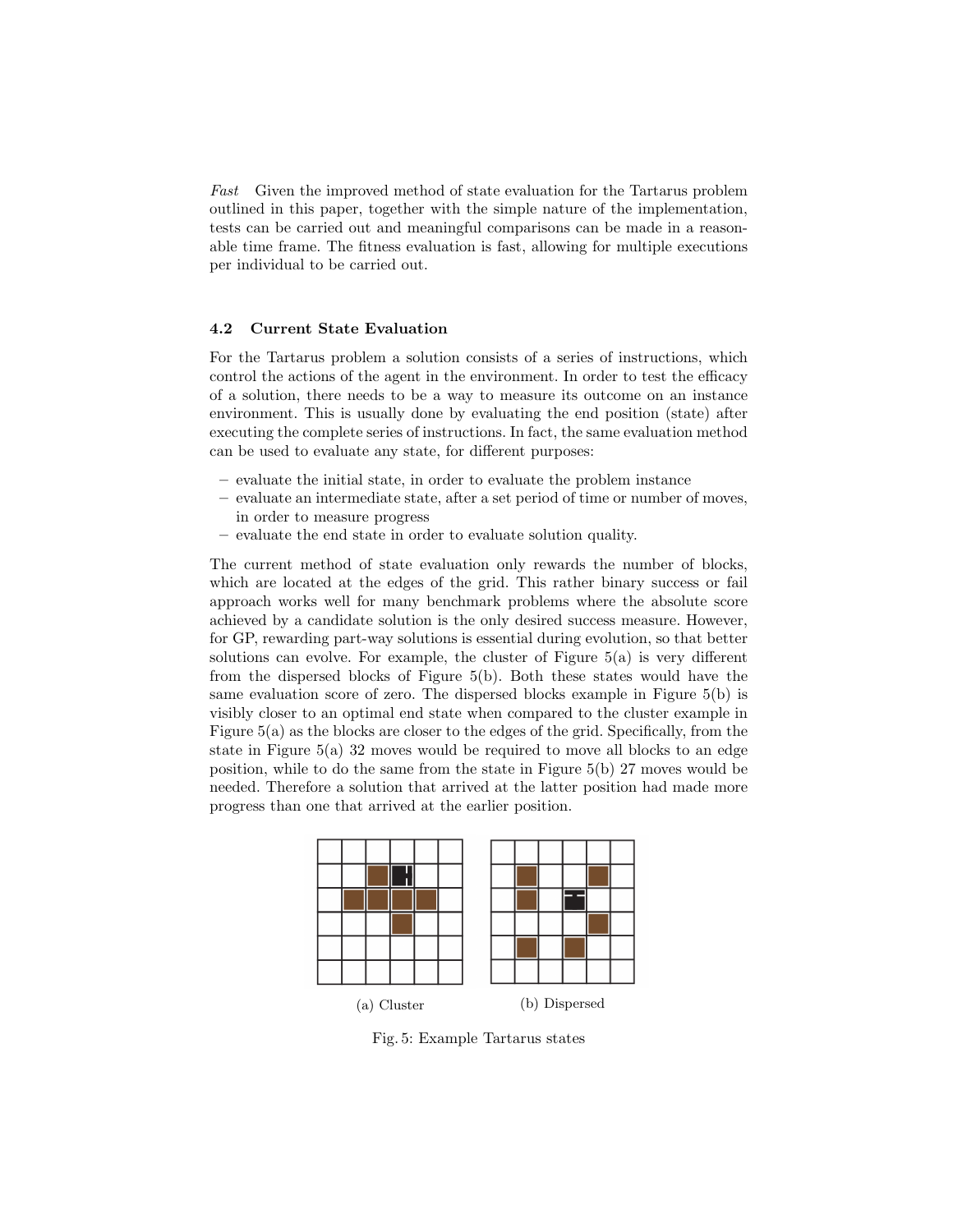The current binary assignment of success or fail is too coarse. It misses differences in performance between candidate solutions in the population. Solutions that move no blocks at all would be evaluated the same as solutions that make some progress, but fall short of actually moving a block to the edge of the grid (see Figure 5(b)). Solutions that have not actually moved blocks to the edges of the grid could still have made some progress by moving blocks closer to the edges and this should be recognised and rewarded in some manner. According to the same rationale, initial states with the same number of blocks are not equivalent, as some require less moves than others to solve. Therefore the difficulty of the problem instance is not only dependent on the grid size, number of blocks or allowed number of moves, but also the initial distribution of blocks on the grid.

#### <span id="page-9-0"></span>4.3 Proposed Improved State Evaluation

We propose a new evaluation method that rewards states according to how close they are to the desired final states, by including how close to the edge each block in the given state is:

$$
State_value = C_1 \cdot \left( B - \frac{2}{n} \sum_{i=1}^{B} d_i - C_2 \right) \tag{1}
$$

where  $B$  is the total number of blocks,  $n$  is the size of the grid and  $d_i$  is the distance of block i from an edge in the given problem instance.  $C_1$  and  $C_2$  are scaling and translation constants based on  $B$  and  $n$  in order to make the value range consistent with the current evaluation method. For a  $6 \times 6$  instance with 6 blocks  $C_1 = 1.8$  and  $C_2 = \frac{8}{3}$ .

We generated 1000 random states for grid size  $6 \times 6$  containing 6 blocks and evaluated them with the two methods (there was no need to generate candidate solutions, as the candidate solutions would be evaluated on the basis of the end position that they lead to). In Table [1](#page-9-1) we present 30 examples of the state evaluation. As shown, the new method of state evaluation allows for a more fine-grained evaluation.

Table 1: Fitness data comparing evaluation methods

<span id="page-9-1"></span>

| Individual                                                                                                                                           | $\overline{2}$ | 3         | 4  | 5 | 6                         | 8         | 9 | 10    | 11 | 12 | 13 | 14 | 15  |
|------------------------------------------------------------------------------------------------------------------------------------------------------|----------------|-----------|----|---|---------------------------|-----------|---|-------|----|----|----|----|-----|
| Old Value $\mid 0.0 \mid 0.0 \mid 0.0 \mid 1.0 \mid 1.0 \mid 1.0 \mid 1.0 \mid 1.0 \mid 1.0 \mid 1.0 \mid 1.0 \mid 1.0 \mid 1.0 \mid 1.0 \mid 2.0$   |                |           |    |   |                           |           |   |       |    |    |    |    |     |
| New Value   1.2   1.2   1.8   0.6   1.8   1.8   1.8   1.8   2.4   2.4   2.4   2.4   2.4   3.0   3.0                                                  |                |           |    |   |                           |           |   |       |    |    |    |    |     |
| Individual                                                                                                                                           | $16$   17      | <b>18</b> | 19 |   | $20 \mid 21 \mid 22 \mid$ | <b>23</b> |   | 24 25 | 26 | 27 | 28 | 29 | 30  |
| Old Value $\mid$ 2.0 $\mid$ 2.0 $\mid$ 2.0 $\mid$ 2.0 $\mid$ 2.0 $\mid$ 3.0 $\mid$ 3.0 $\mid$ 3.0 $\mid$ 3.0 $\mid$ 3.0 $\mid$ 4.0 $\mid$ 4.0 $\mid$ |                |           |    |   |                           |           |   |       |    |    |    |    | 4.0 |
| New Value   3.0   3.0   3.0   3.6   3.6   3.6   3.0   3.6   3.6   4.2   4.2   4.2   3.6   4.2   4.8                                                  |                |           |    |   |                           |           |   |       |    |    |    |    |     |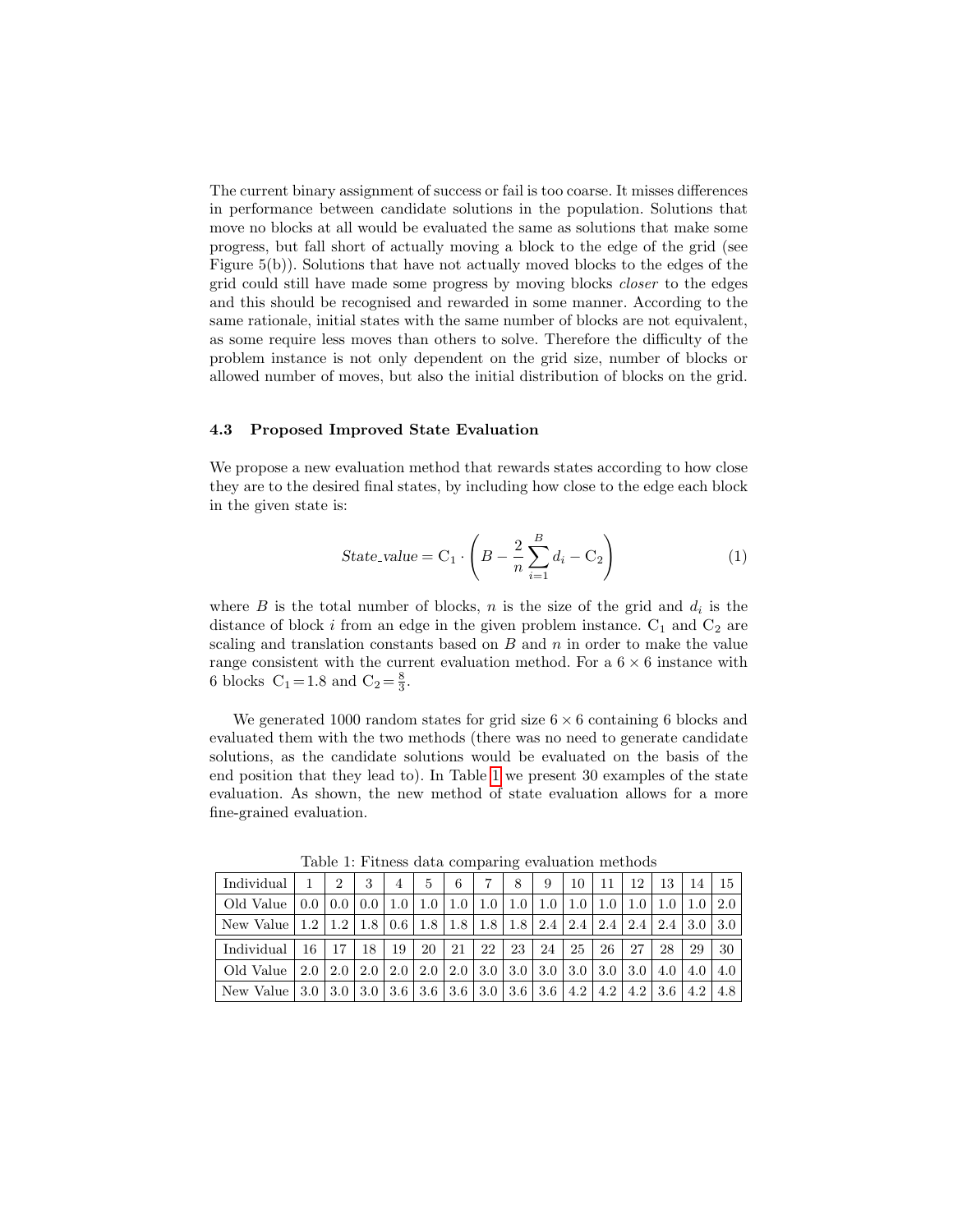<span id="page-10-1"></span><span id="page-10-0"></span>

Fig. 7: Proposed evaluation distribution

6

The distributions of the results are shown in Figures [6](#page-10-0) and [7.](#page-10-1) The current evaluation method rates all states with no blocks at the edges as equally poor, when in reality some can lead to end states that are just a few moves away from optimal end states. The proposed evaluation method rewards these. The distribution in Figure [7](#page-10-1) better reflects the actual performance, at a much more fine grained level.

#### 4.4 Baseline Values for Tartarus Instances

A baseline is a set of instances that are generated corresponding to a set of values for the parameters defining difficulty. This is structured to allow clean, controlled comparison of difficulty between generated instances. In the Tartarus problem the difficulty increases with size, therefore when comparing difficulty of problem instances, by fixing the number of moves and blocks, the only variable altered in the tuning of the baseline difficulty is the grid size  $n$ . When establishing the functions for the number of moves  $m(n)$  and the number of blocks  $B(n)$ , we endeavour to maintain the difficulty relative to grid size.

An actual solution will need to include moving to a block, then pushing the block to an edge and repeating these steps for all blocks, taking into account obstacles (non-movable blocks). Let us consider the step of pushing a block to an edge. The expected distance of a block randomly placed on the inner grid of size  $n-2$  to an edge is:

$$
Dist = \frac{1}{(n-2)^2} \sum_{i=1}^{\frac{n-2}{2}} 4(n-1-2i)i = \frac{n(n-1)}{6(n-2)},
$$
\n(2)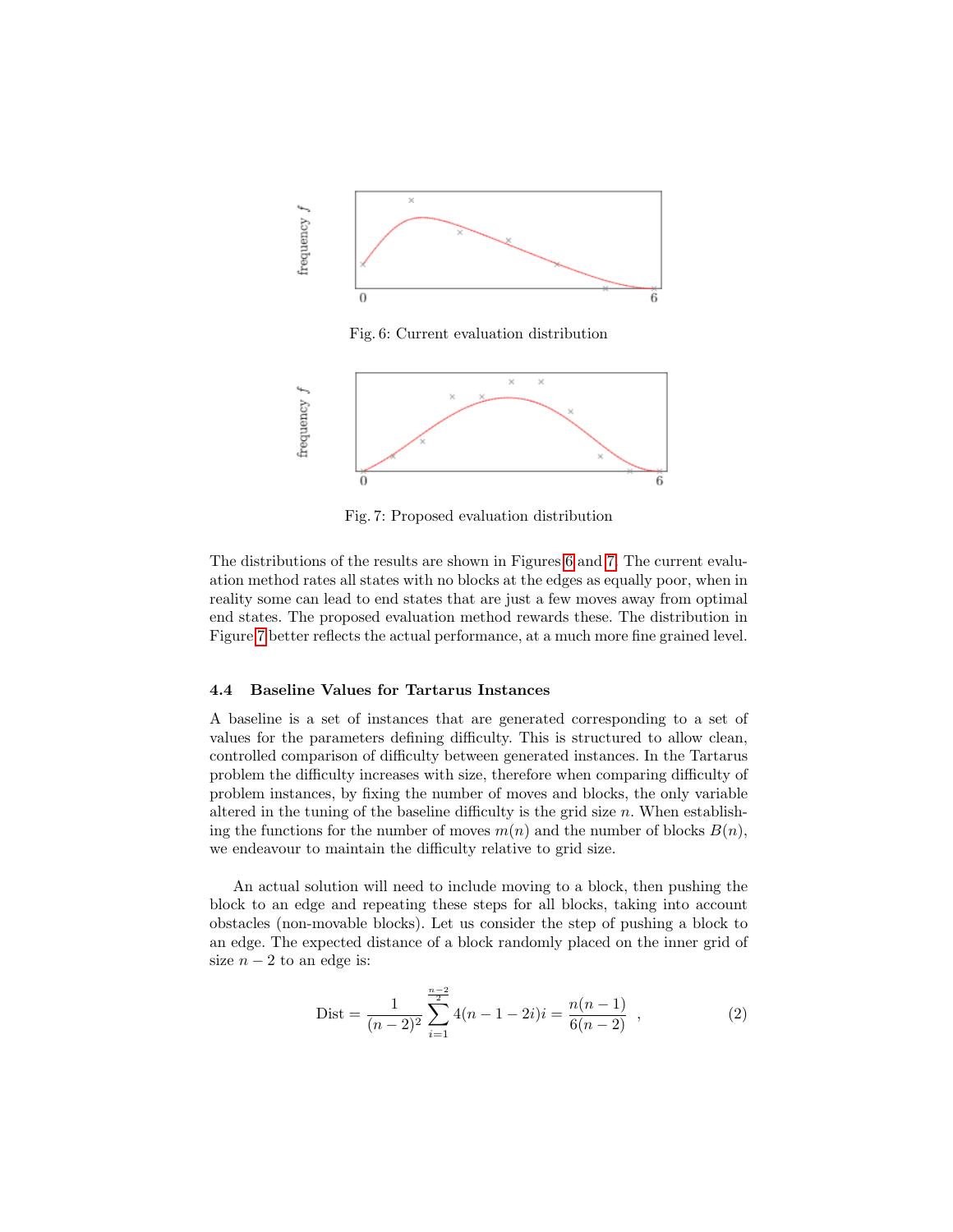where  $4(n-1-2i)$  is the number of positions on the inner grid of size  $n-2$  that are at distance  $i$  from an edge of the grid of size  $n$ . For grid size 6, the agent can expect to have to move 1.25 for each block, and the number of moves increasing with grid size will be 1.55 for grid size 8, and 4.35 for grid size 25. At the same time, if the agent does not know the direction in which to move to get to the closest edge, the expected distance to have to push a block randomly placed on the grid at location  $(x, y)$  to any edge becomes:

$$
Dist = \frac{x + (n - 1 - x) + y + (n - 1 - y)}{4} = \frac{n - 1}{2} .
$$
 (3)

Comparatively, for grid size 6, the number of moves becomes 2.5, for grid size 8, 3.5 and for grid size 25, 12. The fraction of the grid that the agent can be expected to travel to reach the edge will be:

$$
\frac{\text{Dist}}{n} = \frac{n-1}{2n} \tag{4}
$$

For grid size 6 the agent without global vision can expect to have to travel a proportion of 0.416 of the grid size n in order to move one block to the edge (not accounting for obstacles and travelling from the edge after successful move of one block to the next block). As n increases, this proportion approaches  $0.5$ . A size  $6 \times 6$  instance is thus solvable with less effort than a  $7 \times 7$  instance (0.429) and substantially less effort than an instance of size  $25 \times 25$  (0.48). This does not account for the occurrence of impossible to move blocks in an instance. We can conclude that the effort expected to move one block to the edge is increasing with the increase in grid size. So far the tunability of Tartarus is similar to the tunability of the Lawnmower problem. However, when the number of blocks and their location is considered, more fine tuning becomes possible with the Tartarus problem.

The number of blocks in the environment which must be moved, B, contributes to the overall difficulty of the problem instance. A baseline was determined through regression, following generation and evaluation of a set of 1000 instances each of the sizes (6,7,8,16) and with varying numbers of blocks, but fixed numbers of moves (80,109,142,569). This baseline with  $C = \frac{2}{9}$  is:

<span id="page-11-1"></span>
$$
B_{baseline} = \left[ \left( n - 1 \right)^2 \cdot C \cdot \left( \frac{3}{2} - \frac{n - 1}{2n} \right) \right] \tag{5}
$$

The number of allowed moves  $m$  can be used to tune the difficulty of the Tartarus problem. It makes sense to link this resource limitation to the grid size, as the number of steps required for simply traversing the grid, or moving one block to an edge, depends on the grid size. In order to establish the relationships between the problem parameters and produce reliable results, we determined that the following quadratic function would be suitable:

<span id="page-11-0"></span>
$$
m_{baseline} = \left\lfloor 10 \, C \cdot n^2 \right\rfloor \tag{6}
$$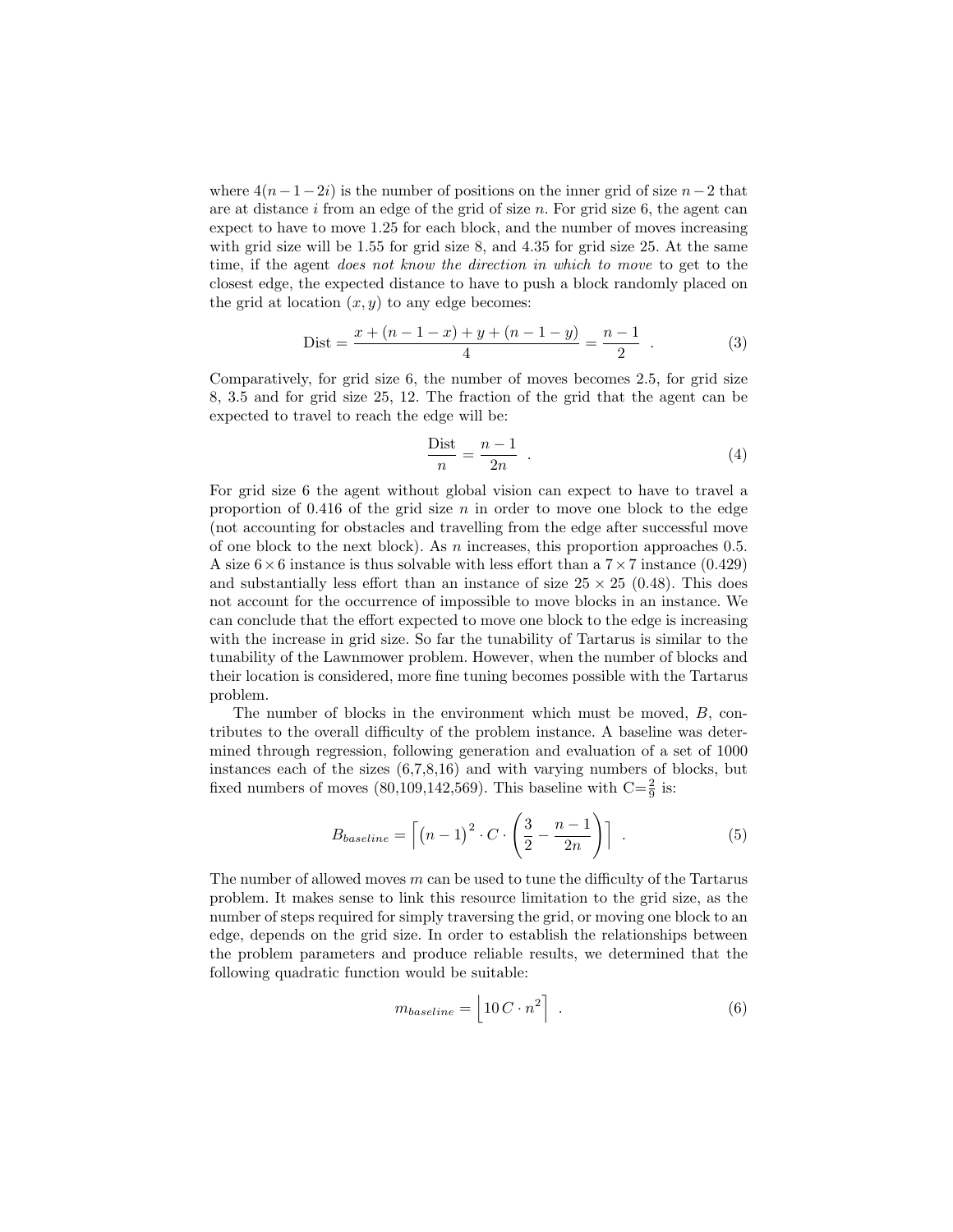#### 4.5 Generating Tartarus Instances

When generating Tartarus instances it is important to note that not all generated instances can be solved perfectly. As the placement of the blocks in the instance is random, it is likely that some instances may contain blocks, which are impossible to move, making the instance partly or completely impossible to solve. The two most common of these configurations are shown in Figures  $8(a)$  and  $8(b)$ . In the Wilson configuration in Figure  $8(a)$ , although it is possible to move some of the blocks, doing so will create a cluster of four blocks which cannot be moved any further. An example of an instance containing a four-block cluster is outlined in Figure 8(b). Although the four block square cluster is the most common situation in a  $6 \times 6$  instance, it is also possible for all six blocks to be placed together in a non-movable cluster.



Fig. 8: Partially Solvable Tartarus Instances

In previous work on the Tartarus problem [\[11](#page-15-9)[,12,](#page-15-10)[13\]](#page-15-11), the authors identified the instances that contained unmovable block configurations, and removed them from the study. Their argument for removing the impossible to solve instances was that  $\frac{2}{3}$  of all the blocks in the instances were impossible to move and studying these would not lead to solutions. However, with the increase in size of the problem, the impact of the four-block clusters becomes more negligible. For example, in the case of a  $32 \times 32$  instance with over 200 blocks, the presence of 5 four-block clusters still allows for a substantial proportion of blocks to be moved. It is for this reason that we advise against discarding Tartarus instances which are partially solvable for instances above the canonical size of  $6 \times 6$ .

We next identified a reasonable working range of parameters for the Tartarus problem based on a set of 1000 generated instances. Beyond this range the results that are produced are of little to no value, due to the fact that the instances become too easy or too hard to reasonably solve. For example, a Tartarus instance with  $m = 20$  allowed moves would be extremely difficult, if not impossible, to reliably find an effective solution. Therefore a set of baseline values were established. It is recommended that these be used when creating instances of the Tartarus problem. We located a usable working range of approximately  $\pm 25\%$  $\pm 25\%$  $\pm 25\%$  around the baseline values. It is proposed that Table 2 should be used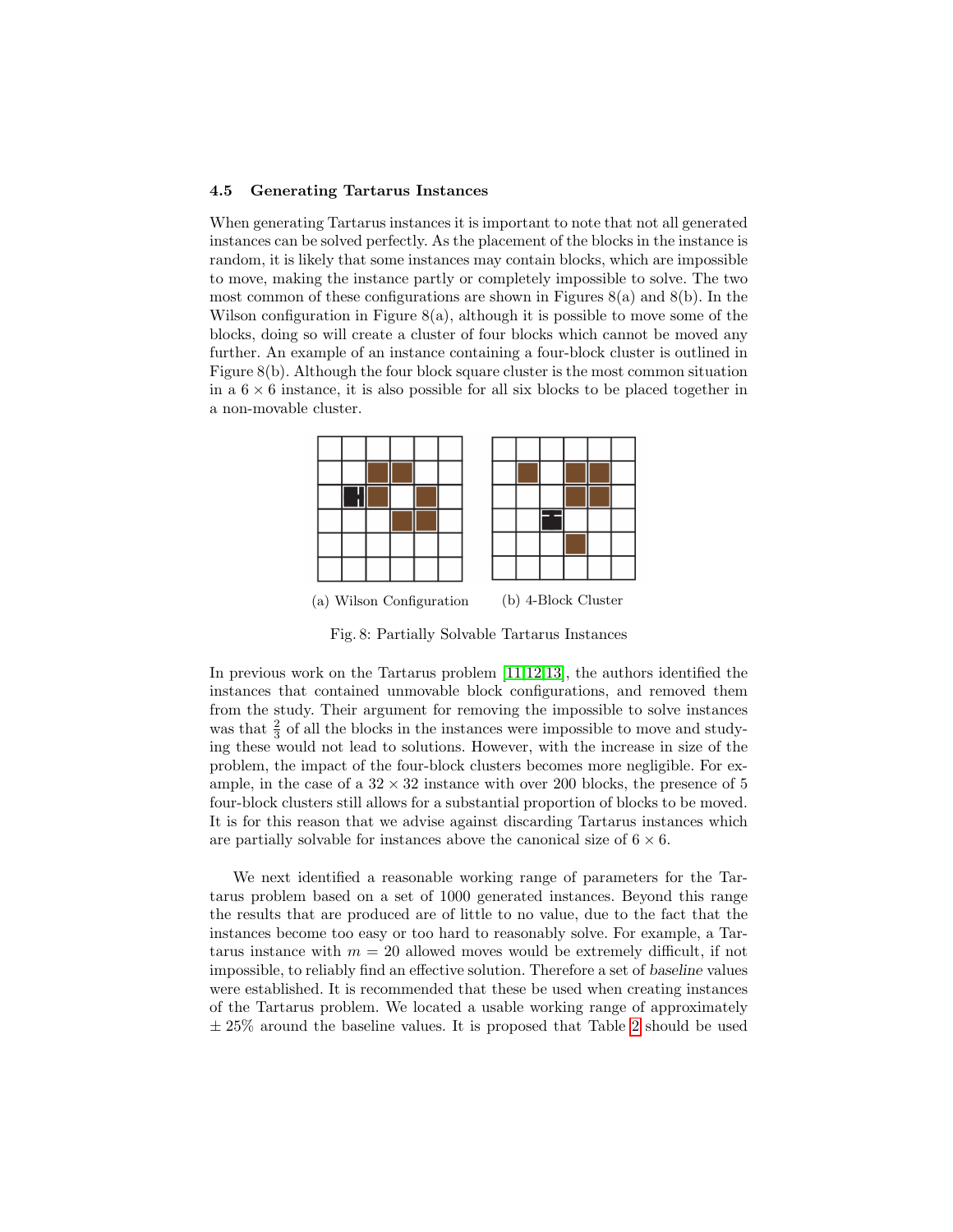| $\, n$ |         | <b>Moves</b>   |        | <b>Blocks</b> |                |         |  |  |
|--------|---------|----------------|--------|---------------|----------------|---------|--|--|
|        | $-25\%$ | $m_{baseline}$ | $+25%$ | $-25\%$       | $B_{baseline}$ | $+25\%$ |  |  |
|        | 60      | 80             | 100    |               |                |         |  |  |
|        | 82      | 109            | 136    |               |                | 11      |  |  |
|        | 107     | 142            | 177    |               | 12             | 15      |  |  |
| 16     | 427     | 569            | 711    | 39            | 52             | 65      |  |  |
| 32     | 1707    | 2276           | 2845   | 163           | 217            | 271     |  |  |

<span id="page-13-1"></span>Table 2: Reference guide for generating Tartarus instances

as a reference when tuning the individual difficulty of a Tartarus instance, in order to maintain a relative level of practicality and usability for any instances created.

#### <span id="page-13-0"></span>4.6 Tuning Difficulty

In addition to the established baseline for difficulty for each given grid size  $n$ , the difficulty can be adjusted in a more fine grained manner to achieve a more complete set of problem instances of different levels of increasing difficulty. This can be achieved by modifying the number of blocks  $B$  and the number of moves m away from the baseline values. It is best to systematically make changes and follow a Design of Experiments approach[\[9\]](#page-15-12). We propose a generic method to estimate the relative difficulty of a Tartarus instance, outlined in Equation [7:](#page-13-2)

<span id="page-13-2"></span>
$$
D = \begin{cases} 0.5 \cdot \frac{m_{baseline}}{m} + 0.5 \cdot \frac{B_{baseline}}{B} + \frac{B_I}{B} & \text{if } B_I < B \\ \text{impossible} & \text{if } B_I = B \end{cases} \tag{7}
$$

where  $m_{baseline}$  is the baseline number of moves defined in Equation [6,](#page-11-0) m is the user set number of allowed moves,  $B_{baseline}$  is the baseline number of blocks defined in Equation [5,](#page-11-1)  $B$  is the user set number of blocks,  $B<sub>I</sub>$  is the number of impossible-to-move blocks.

The formula ensures a clear separation between instances that only contain impossible-to-move blocks and instances that have some movable blocks. In the case when there are movable blocks, it accounts equally for the relative changes in number of moves away from the baseline and number of blocks away from the baseline. It also factors in the difficulty added by having some impossibleto-move blocks. It has been designed to indicate difficulty of approximately 1 for baseline values. The value 1 cannot be ensured with exactness due to the small number of impossible-to-move blocks that could be included in randomly generated problem instances.

Table [3](#page-14-1) provides a range of settings for difficulty levels from very easy to very hard for each grid size. These examples reflect how reducing the number of allowed moves makes an instance harder and also how this coupled with reducing the number of blocks could make an instance even harder (intuitively it takes longer to locate blocks which are spaced further apart).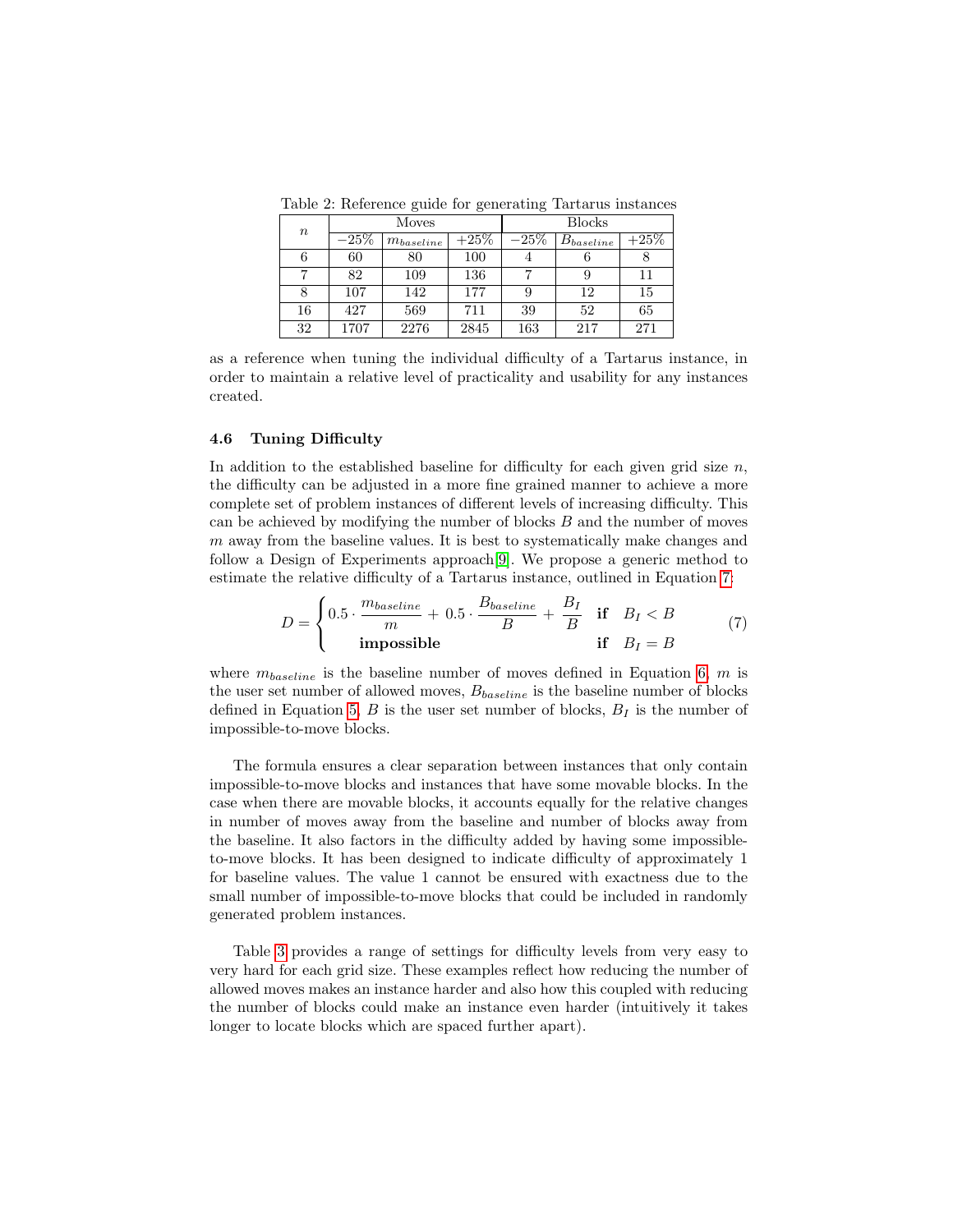<span id="page-14-1"></span>

|                |   | Very Easy | Easy | Baseline | Hard | Very Hard |
|----------------|---|-----------|------|----------|------|-----------|
| $6 \times 6$   | m | 96        | 88   | 80       | 66   | 55        |
|                | B |           |      | 6        | 6    | 6         |
|                | D | 0.85      | 0.88 |          | 1.11 | 1.23      |
| $8 \times 8$   | m | 170       | 156  | 142      | 116  | 104       |
|                | В | 14        | 13   | 12       | 11   | 11        |
|                | D | 0.85      | 0.92 | 1        | 1.11 | 1.22      |
| $16 \times 16$ | m | 704       | 662  | 569      | 486  | 422       |
|                | B | 58        | 55   | 52       | 50   | 47        |
|                | D | 0.85      | 0.90 |          | 1.11 | 1.23      |

Table 3: Example instances and their difficulty

In order to demonstrate equivalent difficulty levels across different grid sizes, we ran 100 experiments of standard linear GP for each grid size and corresponding difficulty level according to Table [3.](#page-14-1) For every difficulty level, we performed the experiments on randomly generated problem instances with the proposed number of moves and number of blocks. The instructions left, right, forward, crossover rate 0.5, mutation rate 0.05, population size 100 over 50 generations were used. A snapshot of the fitness values at the end of the runs is presented in Figure [9.](#page-14-2) The confidence intervals at 95% confidence level ranged between 0.03 and 0.06. This reinforces the hypothesis that as the difficulty and grid size increase, the quality of solutions and associated fitness obtained with equivalent resources decrease.

<span id="page-14-2"></span>

Fig. 9: Average fitness vs difficulty in linear GP experiments

### <span id="page-14-0"></span>5 Conclusion

In this paper we proposed using the Tartarus problem for benchmarking purposes in GP. We first proposed a more fine grained fitness evaluation measure. Then we demonstrated its tunable difficulty character, introduced a method to estimate the difficulty of instances and proposed suitable ranges of parameters to tune the difficulty. We are planning to publish methods to automatically generate suites of problem instances of desired varied difficulty levels.